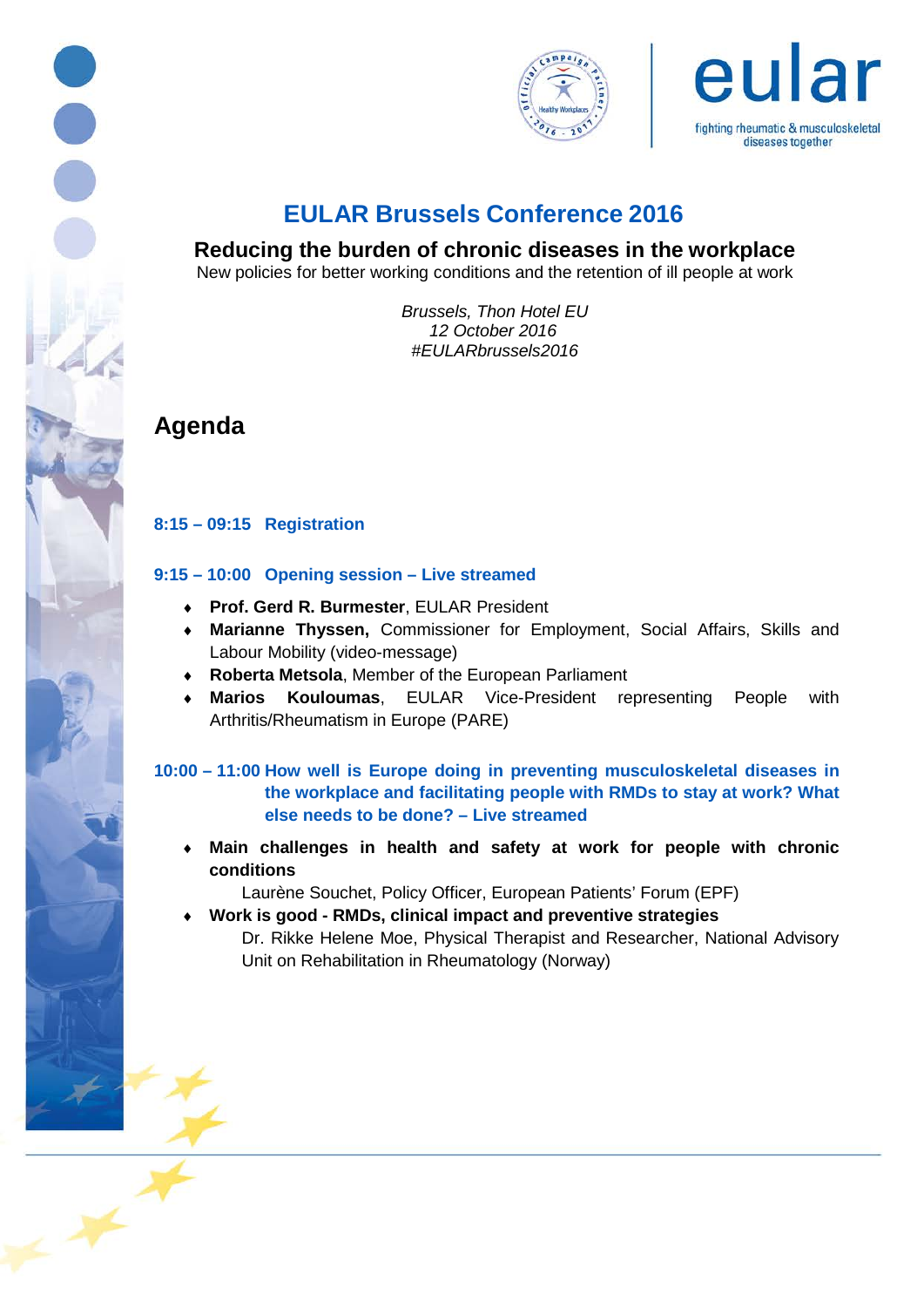





♦ **How does the EU intend to contribute to reducing the burden of RMDs and other chronic diseases in the work place? Legislation and policy initiatives developments**

Antonio Cammarota, Head of the OSH Committees and International Relations Team, DG Employment and Social Affairs, European Commission

♦ **Preventing RMDs and including people with RMDs in the work place: The experience and views of the RMD community**

Marios Kouloumas, EULAR Vice-President representing People with Arthritis / Rheumatism in Europe (PARE)

♦ **Q&A**

# **11:00 – 11:15 Coffee break**

## **11:15 – 13:10 Workshops**

♦ **Primary, secondary and tertiary prevention of RMDs in the work place: What legislation and policy initiatives do we need?**

Co-organiser: European Federation of Public Service Unions (EPSU) Chairs: Prof. Hans Bijlsma (EULAR) & Mathias Maucher (EPSU)

♦ **Dealing with RMDs in the workplace: How to improve access to occupational health professionals and therapists?**

Co-organiser: European Social Insurance Platform (ESIP)

Chairs: Annette Ladefoged de Thurah (EULAR) and Dr. Franz Terwey (ESIP)

How to facilitate the retention of people with RMDs in the work place as well **as the return to work after sick leave?**

Co-organiser: European Agency for Safety and Health at Work- EU-OSHA Chairs: Ailsa Bosworth (EULAR & NRAS) & Brenda O'Brien (EU-OSHA)

#### **13:10 – 14:20 Lunch**

#### **14:20 – 14:55 Report of workshops – Live streamed**

- **Report of workshops**
- ♦ **Q&A**